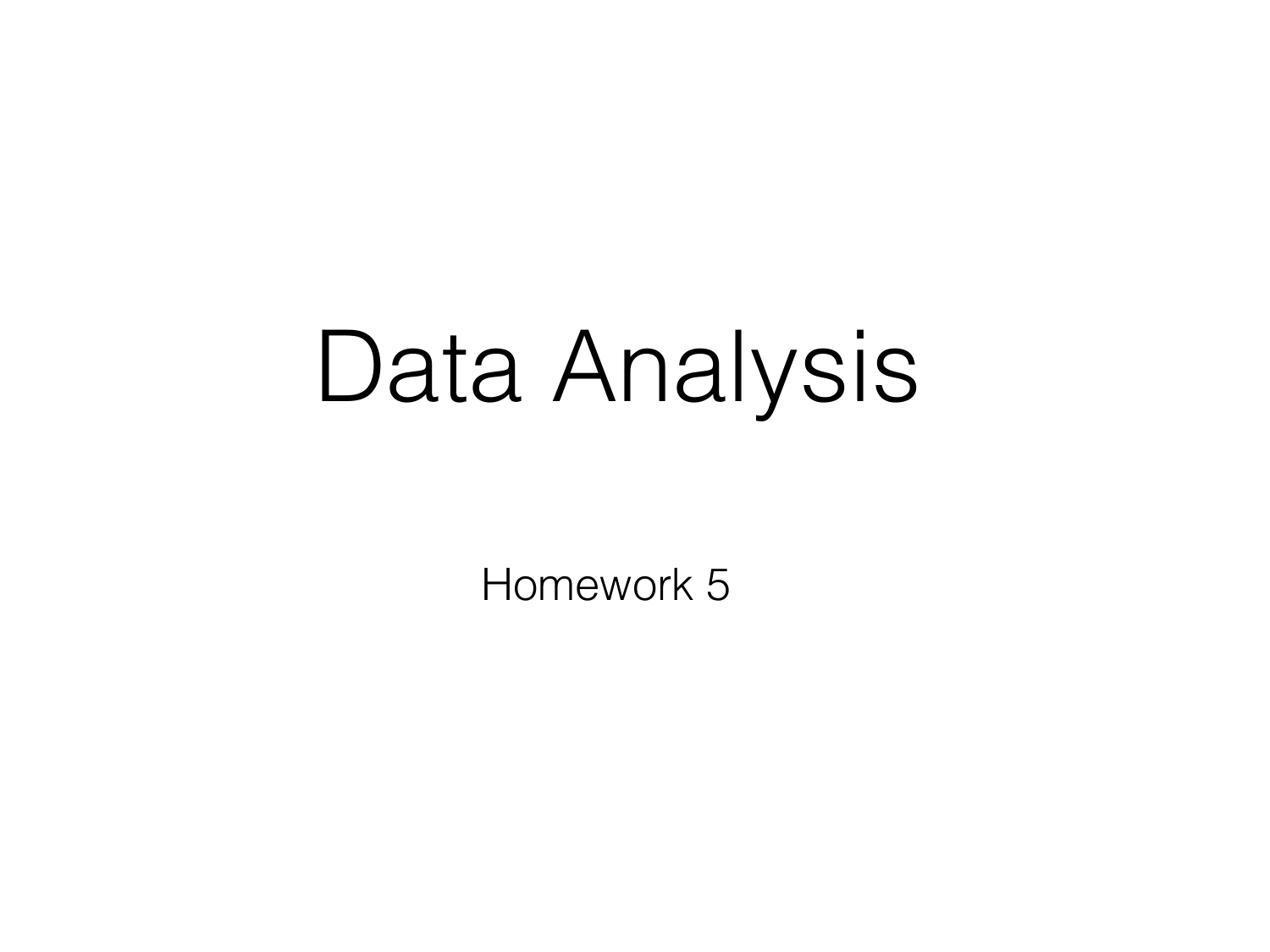1. Look up on the course site which machine (IQ5 or CFX) was used to run your plate and analyse your data using the corresponding software

2. Pick a data file from one of your colleagues who used a different machine and analyse his/ her data using the corresponding software

you are most welcome to work in pairs or in groups to analyse each others data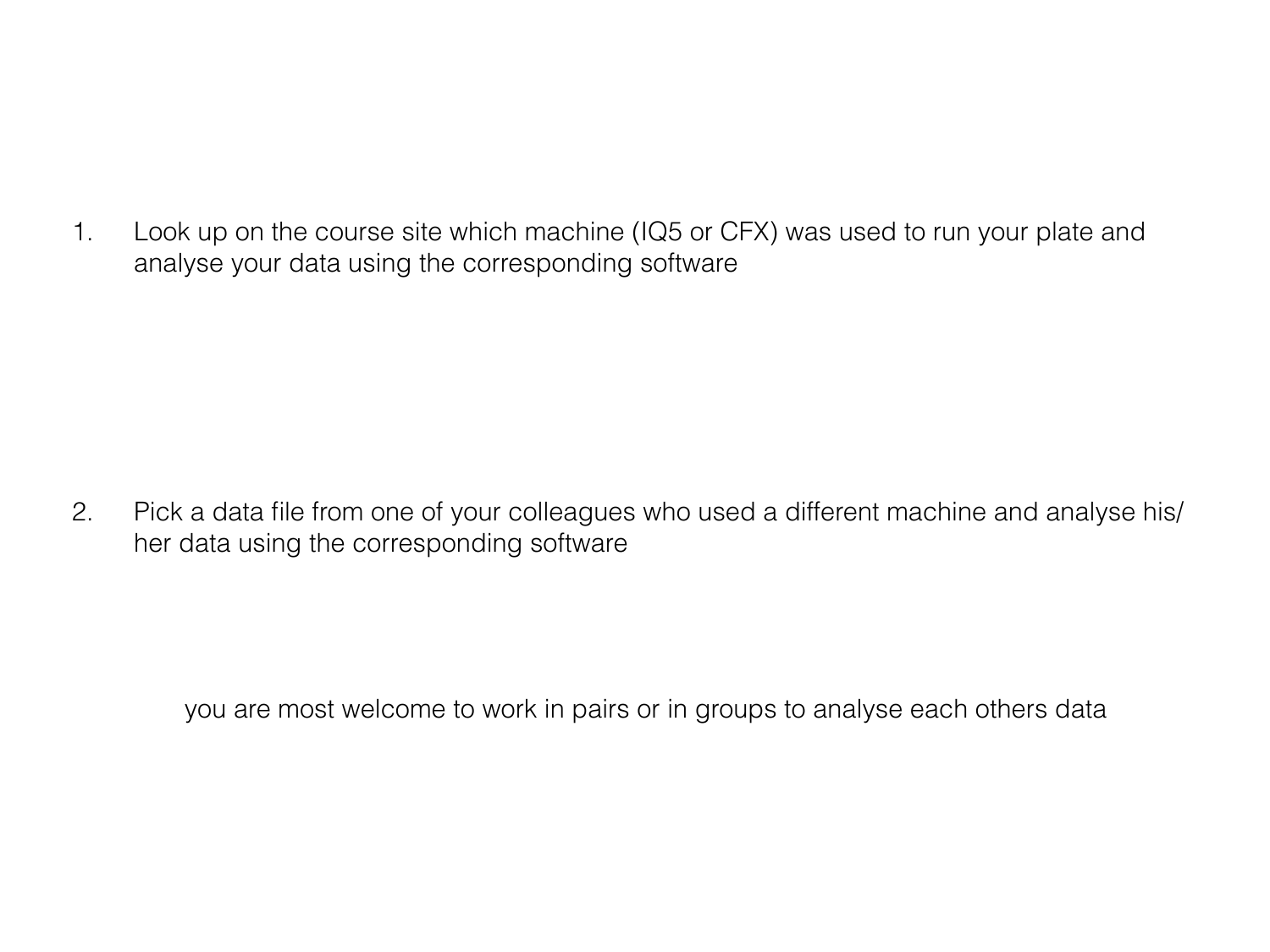## **Absolute qPCR**

- 1. Use software to build a Standard curve
- 2. Use software to find concentration of the sample B
- 3. Assess how good are primer efficiency and R squared
- 4. Check your NTC control
- 5. Check your Melt curve, are your results reliable?
- 6. (only if you feel like doing it) make manual calculations of the standard curve and the sample B concentration
- 7. (only if you feel like doing it) the plasmid you were using is 22kb long, convert concentration of the sample B into plasmid copies